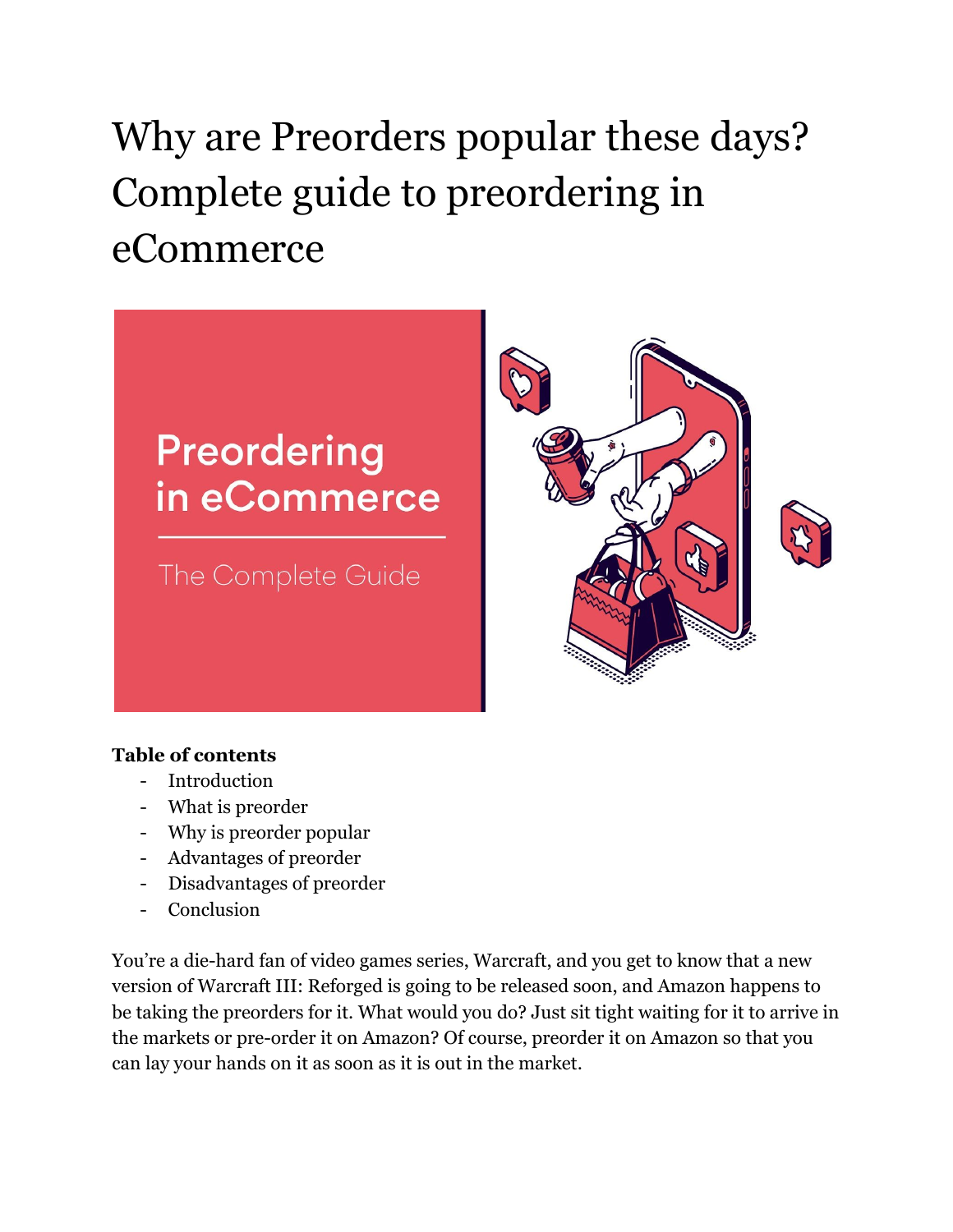

# **So, what is pre-ordering or pre-order?**

In simple words, it is ordering an item even before it is released in the market. It is well-known practice these days followed by the companies to attract more consumers and also to study the demand for their products before releasing them into the market.

# **Why is preorder popular?**

Pre-orders have gained popularity amongst buyers because it enables them to book their own copy of the product well in advance so that when it is released, there is an assurance that they will get it.

Usually, it is a fruitful practice for ordering popular items that you know will be off the shelf as soon as they are released, such as top-ranking video games, new books by famous authors like Dan Brown, J.K. Rowling, etc.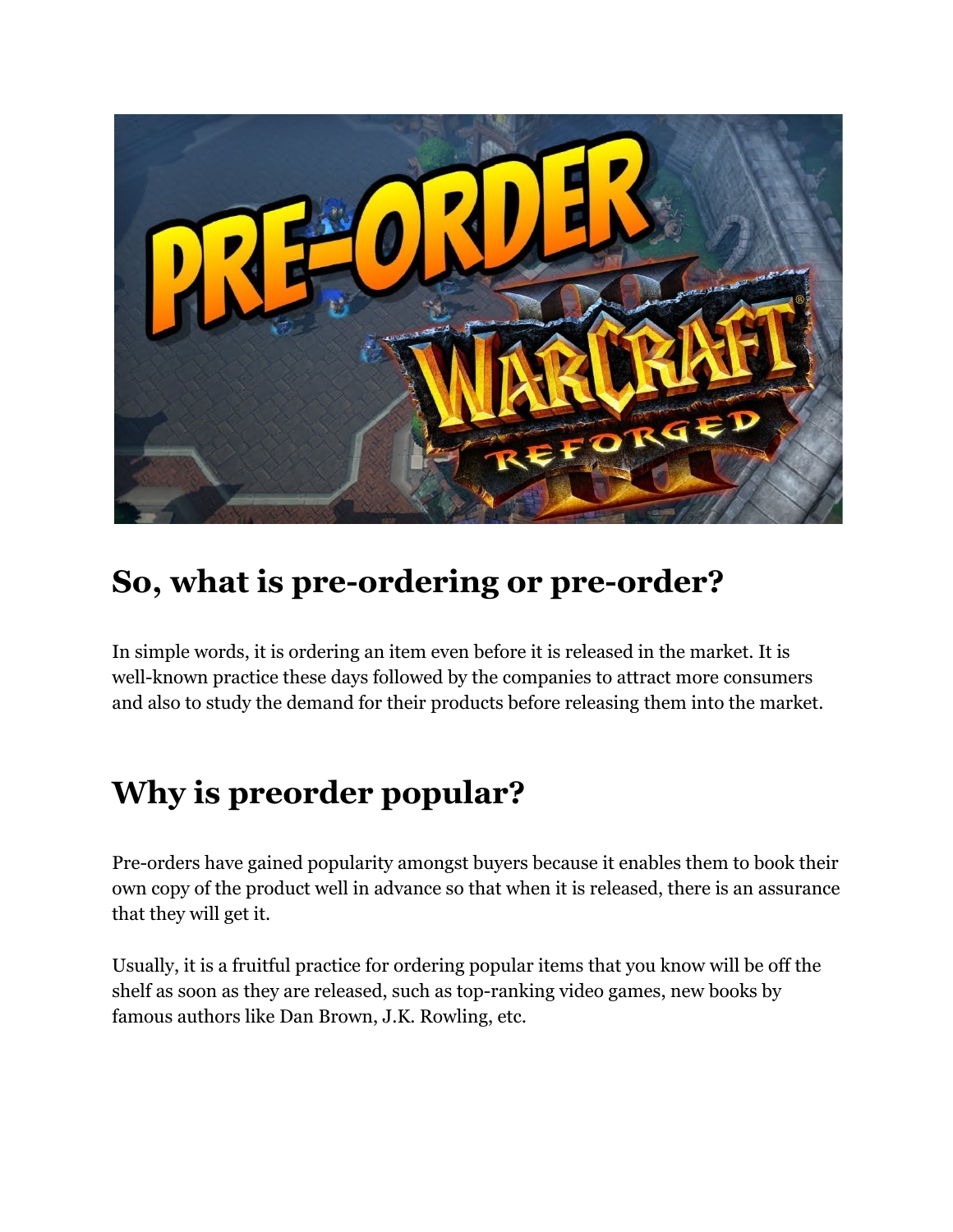Secondly, pre-orders have gained popularity because the companies offer heavy discounts or some goodies when you order the item in advance. So it is a win-win situation for all - the manufacturing company, the shopkeepers, and the buyers.

This brings us to our next point of discussion.

## **Advantages of Preorders**

#### **1. Improve the in-flow of cash**

Taking preorders is a great way for companies to improve their in-flow of cash. Most of the time when the preorders are taken, the product is in the manufacturing or packaging stage, earning money before even releasing the product can be a big benefit and help in covering transportation costs and other costs.

#### **2. Help in creating a buzz in the market**

The product starts getting a lot of attraction since it is kept on the preorder option. It is a perfect time to even offer discounts or some priceless goodies, for example, have a book autographed by the author or a chance to meet and greet the author. All these promotional activities help in creating the hype for the product and hence generating a good demand for the product even before its launch.

#### **3. All industries can use Pre-order option**

The best part about preorders is that it can be practiced by all companies and industries. It is not limited to just video games and books. Big companies like luxury brands, retailers, mobile phone brands, electronics items, etc. can all make use of preorder offer for attracting the consumers.

There is no shame attached to it...even big companies like Apple adopted the preorder option during the iPhone X release or when Samsung launched a preordering facility for their Galaxy tabs.

#### **4. Predict the demand of product accurately**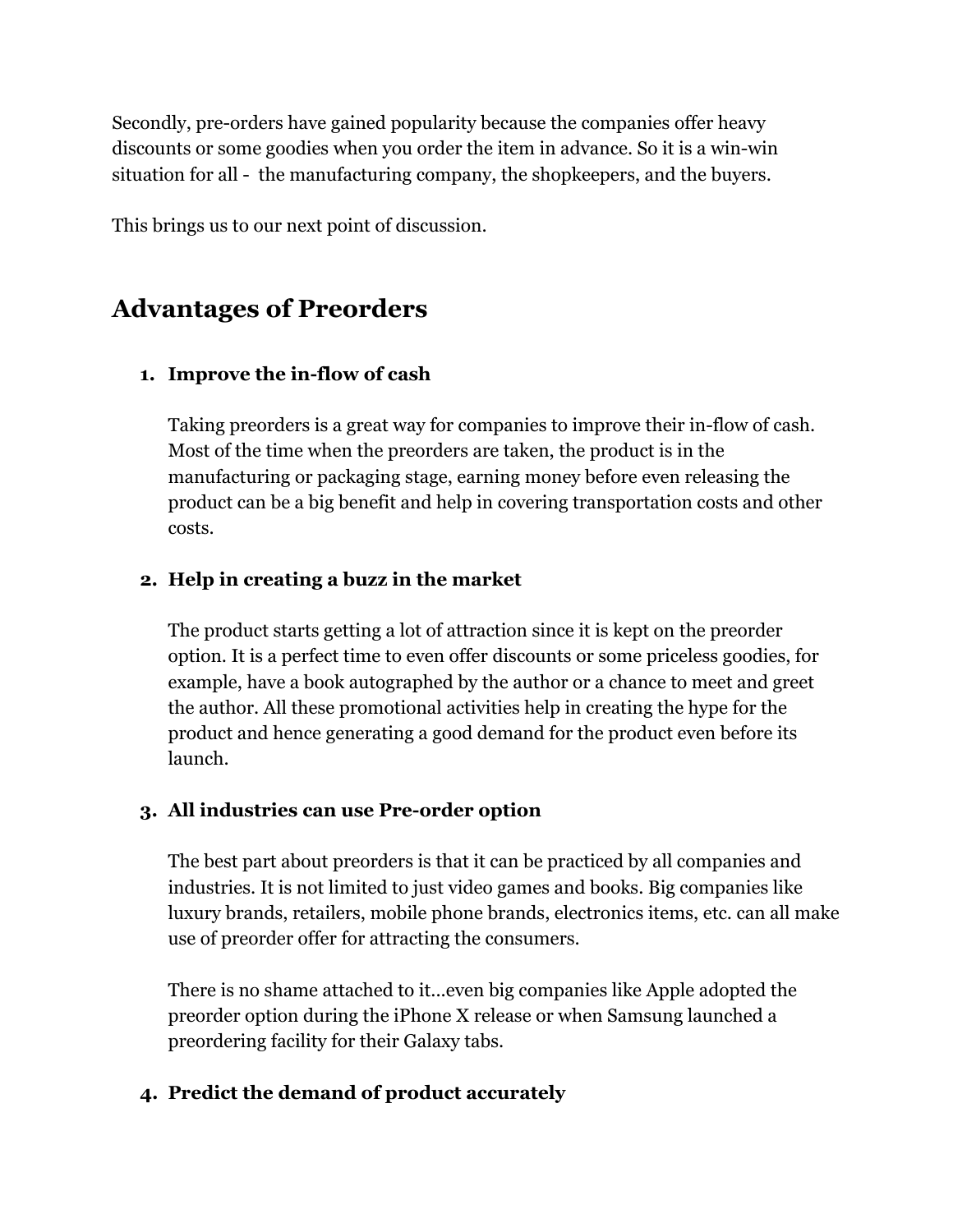If the product is still in the manufacturing stage then the company can gauge the demand for its product by allowing them to be preordered. The retailers can be assured of minimum sales while the manufacturers will know how much to produce precisely during the initial production runs. The higher the demand for the product, the faster the manufacturer can go into the second round of production. The in-flow of cash is already pouring in, and therefore producing more products will eventually result in increasing the sales of the product further.

#### **5. Ranking better on search engines**

Having a preorder product page already indexed by search engines like Google, Bing, etc. will increase the probability of gaining higher page ranks when the product actually gets released. This is usually because the preorders pages are created long before other competitors who create the product pages only when the product hits the market.

### **Disadvantages of preorders**

#### **1. Limited product sets are offered for pre-orders**

It is always good to grab the products quickly because usually, only a few or limited stock is kept for pre-orders. Both, retailers and consumers have to be on a lookout and buy the things they need as soon as preordering gets started or else they will miss out on the opportunity.

Suppliers usually have a very short window, so if the retailer is unable to place the orders for the products in time, then they lose out in making the profits.

#### **2. Pre-order alone cannot guarantee product success**

Having listed all the advantages of preordering, one needs to take into consideration people will buy your product before launch only when you have a quality product. Hence, always work on improving your product first and then go for these kinds of marketing techniques.